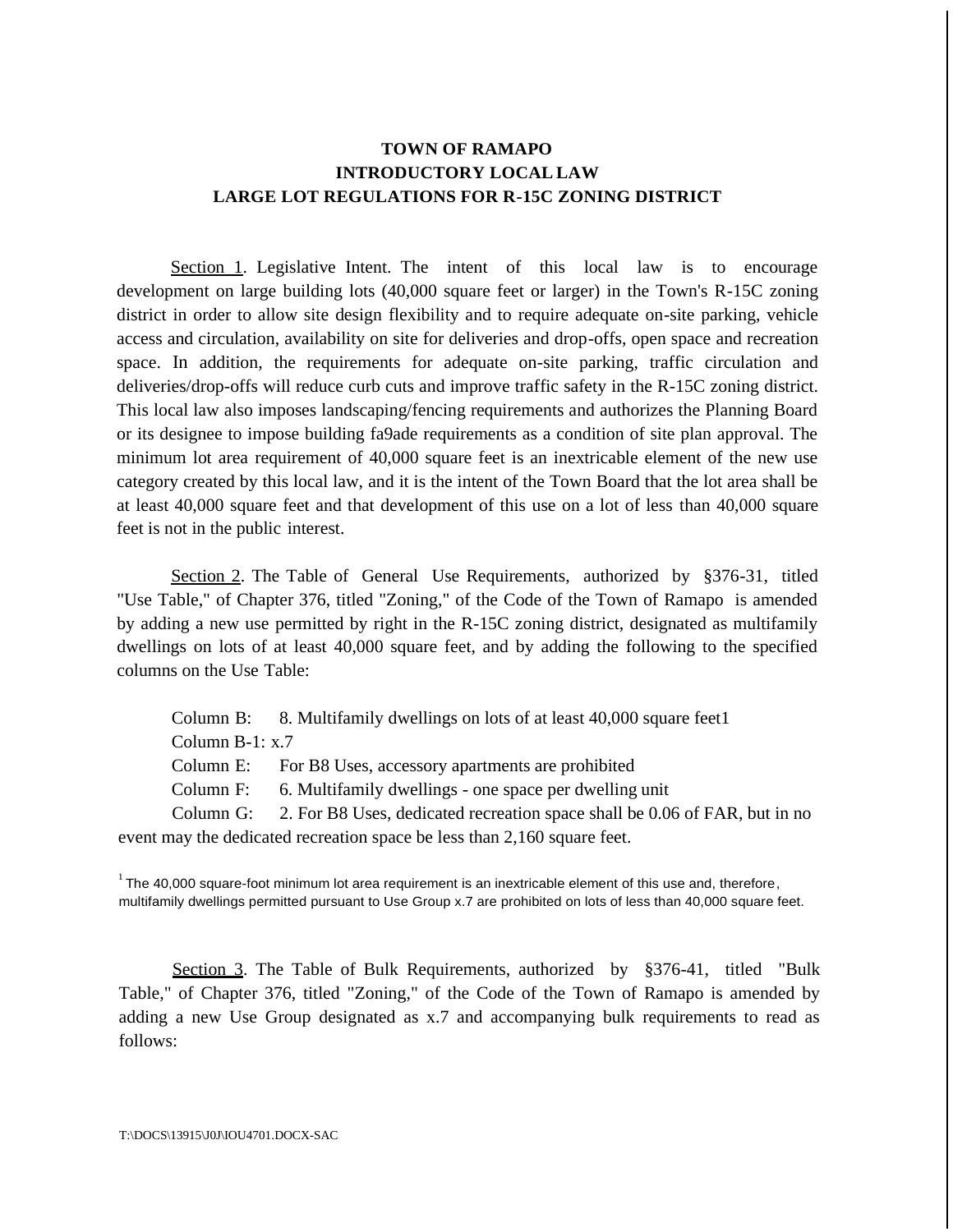| Use<br>Group <sup>1</sup> | Minimum<br>Lot Area      | Lot<br>Width<br>(feet) | Front<br>Setback<br>(feet) | Front<br>Yard<br>(feet) | Side<br>Setback<br>(feet) | Total Side<br>Setback<br>(feet) | Side<br>Yard<br>(feet) | Rear<br>Setback<br>(feet) | Rear Yard<br>(feet) | <b>Street</b><br>Frontage<br>(feet) | Maximum<br>Height (feet) | Development<br>Coverage | Floor<br>Area-<br>Ratio<br>(FAR) |
|---------------------------|--------------------------|------------------------|----------------------------|-------------------------|---------------------------|---------------------------------|------------------------|---------------------------|---------------------|-------------------------------------|--------------------------|-------------------------|----------------------------------|
| Х.                        | 40,000<br>square<br>feet | 150                    | 30                         | 30                      | 202                       | 4 Oʻ                            | 202                    | 30                        | 30 <sup>2</sup>     | 150                                 | 40                       | 65%                     | 0.90                             |

T:\DOCS\13915\101\IOU4701.DOCX-SAC 2

 $1$ The 40,000 square-foot minimum lot area requirement is an inextricable element of this use, and not a mere dimensional or physical requirement, and, therefore, multifamily dwellings permitted pursuant to Use Group x.7 are prohibited on lots of less than 40,000 square feet.

<sup>&</sup>lt;sup>2</sup> May be reduced to 10 feet for parking in required side yard setbacks, but not for structures.

 $3$  May be reduced to 20 feet for parking in required side yard setbacks, but not for structures.

<sup>4</sup>Excluding balconies and decks which extend no more than 12 feet from the main building.